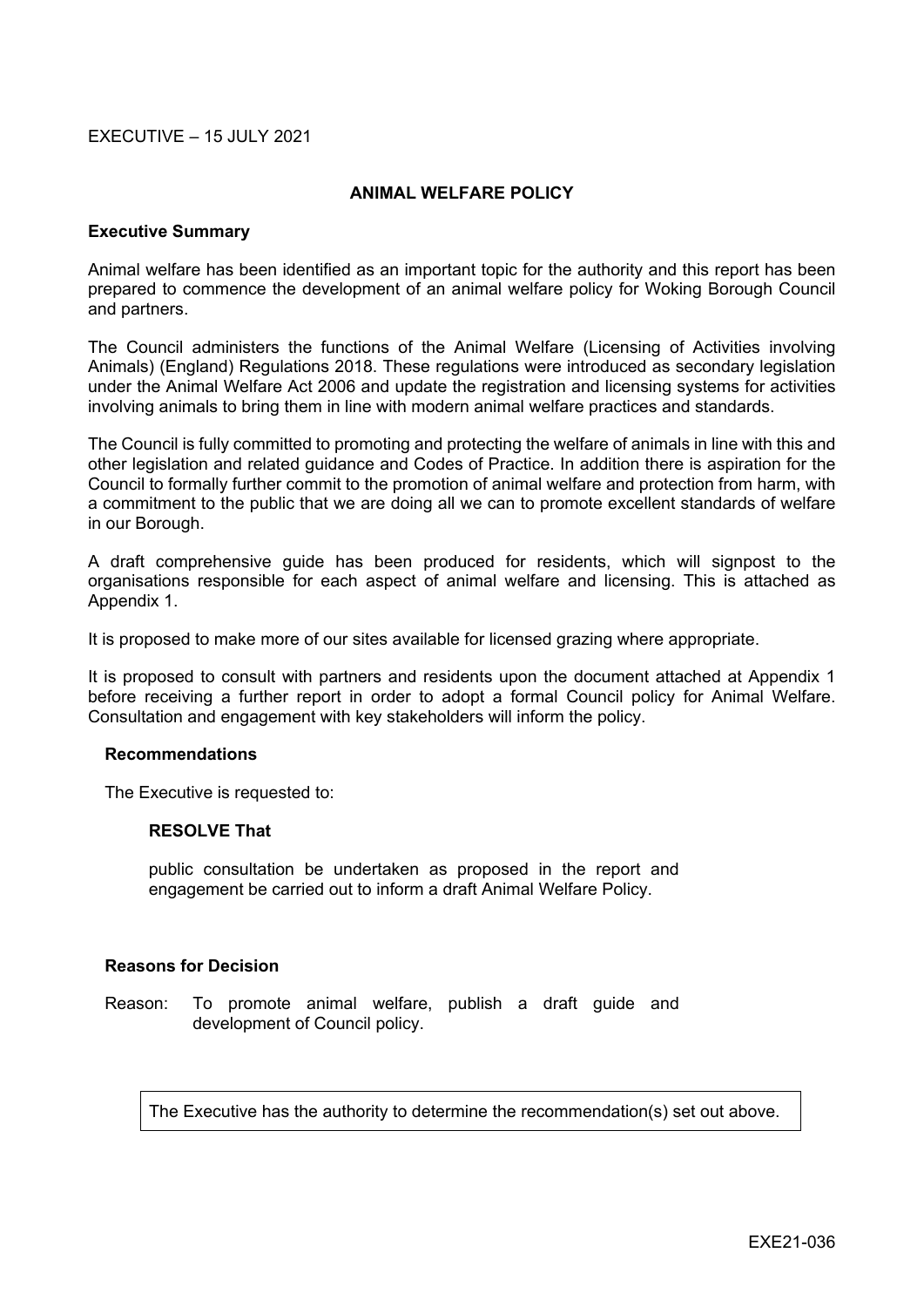| <b>Background Papers:</b>       | None.                                                                                                                            |
|---------------------------------|----------------------------------------------------------------------------------------------------------------------------------|
| <b>Reporting Person:</b>        | Emma Bourne, Environmental Health Manager<br>Email: emma.bourne@woking.gov.uk, Extn: 3707                                        |
| <b>Contact Person:</b>          | Emma Bourne, Environmental Health Manager<br>Email: emma.bourne@woking.gov.uk, Extn: 3707                                        |
| <b>Portfolio Holder:</b>        | Councillor Ayesha Azad<br>Email: cllrayesha.azad@woking.gov.uk<br>Councillor Kevin Davis<br>Email: cllrkevin.davis@woking.gov.uk |
| <b>Shadow Portfolio Holder:</b> | Councillor Ken Howard<br>Email: cllrken.howard@woking.gov.uk                                                                     |
| Date Published:                 | 12 July 2021                                                                                                                     |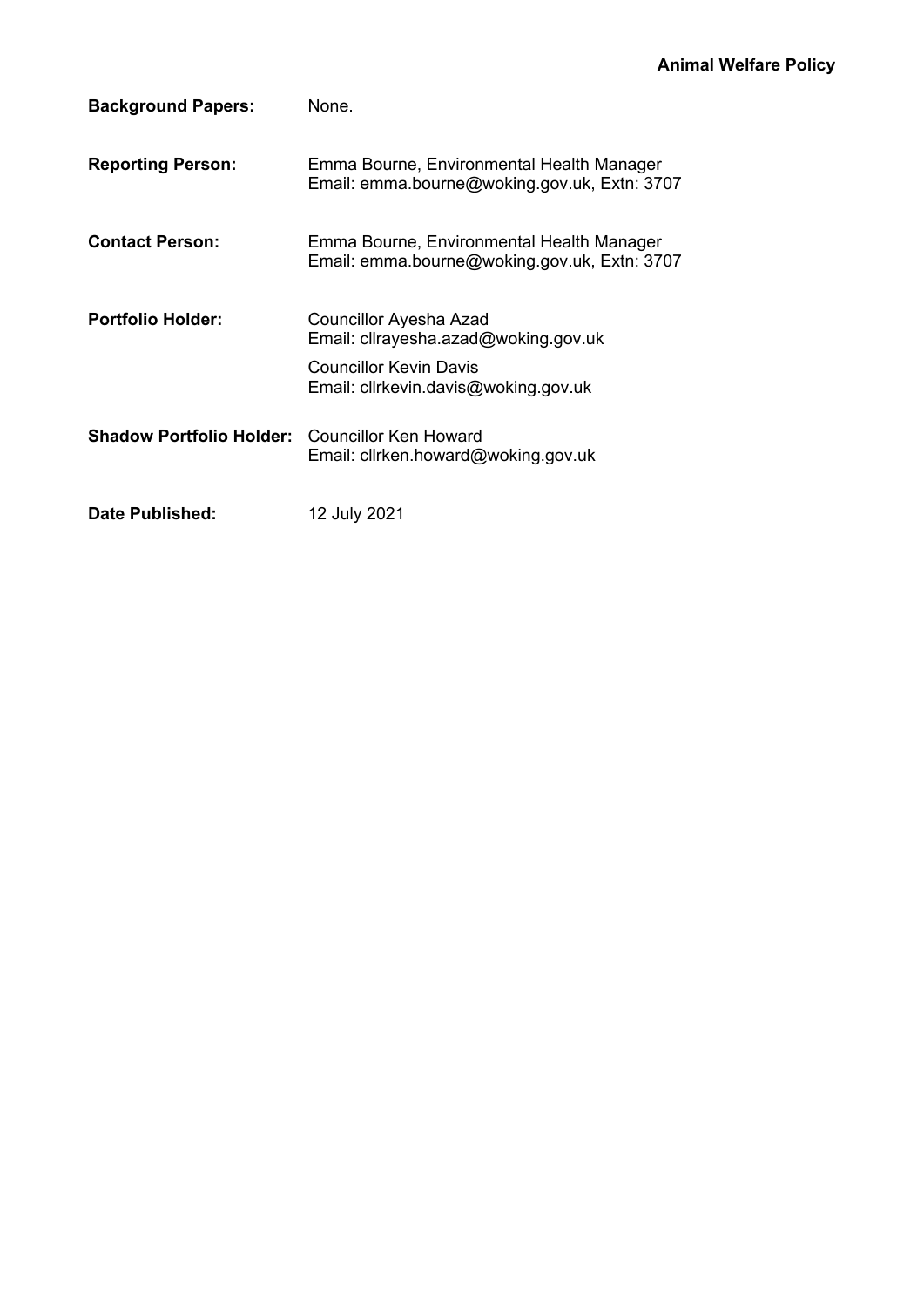# **1.0 Introduction**

- 1.1 The welfare of animals is an important matter for the Council which alongside its regulatory role has additional responsibilities in relation to the use of its land and property and to the activities it undertakes in carrying out its wider range of duties.
- 1.2 There are a wide range of existing activities and involvement relating to animal welfare within the Council spread across a number of different service departments.
- 1.3 **Environmental Health** the team deal with animal licensing, including dangerous wild animals, horse riding establishments, animal (cat and dog) boarding establishments, dog breeders, exhibited animals and pet shops. This includes regular inspections and licensing with fees payable. Staff carrying out inspections are required to have certain qualifications and as a result the Council offer this service to its colleagues in Surrey Heath Borough Council for a fee, and the Council is pursuing a similar arrangement with Rushmoor Borough Council.
- 1.4 The team also manage an external contract to collect stray dogs 24 / 7 and 365 days a year. The Council are legally required to provide this service.
- 1.5 The team also deal with dog barking and dog fouling complaints (delegated powers to enforce under statutory nuisance and with fixed penalty notices respectively) and dog on dog attacks.
- 1.6 The team also provide advice and take details of lost dogs.
- 1.7 **Asset Management** colleagues deal with Horse Grazing on Council owned land. The Council has a number of sites where horses are permitted to graze with a licence and fees payable annually. As section 2 below it is proposed to increase the sites available in the future.
- 1.8 **Neighbourhood Team** Neighbourhood officers deal with stray horses, fly grazing (typically horses left on land without owner's permission) and tethered horses where there are specific welfare or public safety concerns.
- 1.9 **Green Infrastructure Team** dealing with animal conservation and protection, for example, officers work with Surrey Heathland Partnership to provide Council owned heathland for pony grazing / conservation grazing.
- 1.10 Officers also signpost to other organisations for injured bats, swifts, peregrines, badgers and hedgehogs as enquiries are received.
- 1.11 **External Agencies** a number of external organisations also deal with animal welfare, for example; the Police deal with dangerous dogs / banned breeds. RSPCA deal with animal cruelty / severe cases of neglect and welfare issues. With Surrey County Council Trading Standards and Defra dealing with the movement of animals, livestock and farm animals.
- 1.12 The attached document (Appendix 1) seeks to set out current responsibilities creating a guide for residents and stakeholders.
- 1.13 Notwithstanding the legislation and related guidance and Codes of Practice, and the information in Appendix 1, it is proposed that consultation and engagement with key stakeholders takes place, not only on the content of the Appendix but on how the Council can more robustly commit to the promotion of animal welfare and protection from harm, with a commitment to the public that we are doing all we can to promote excellent standards of welfare in our Borough.
- 1.14 Various legislative Acts and Codes of Practice are already in place but there is a need to consider what further actions can be taken at a local level to set out our approach to:
	- the welfare of animals across the Borough;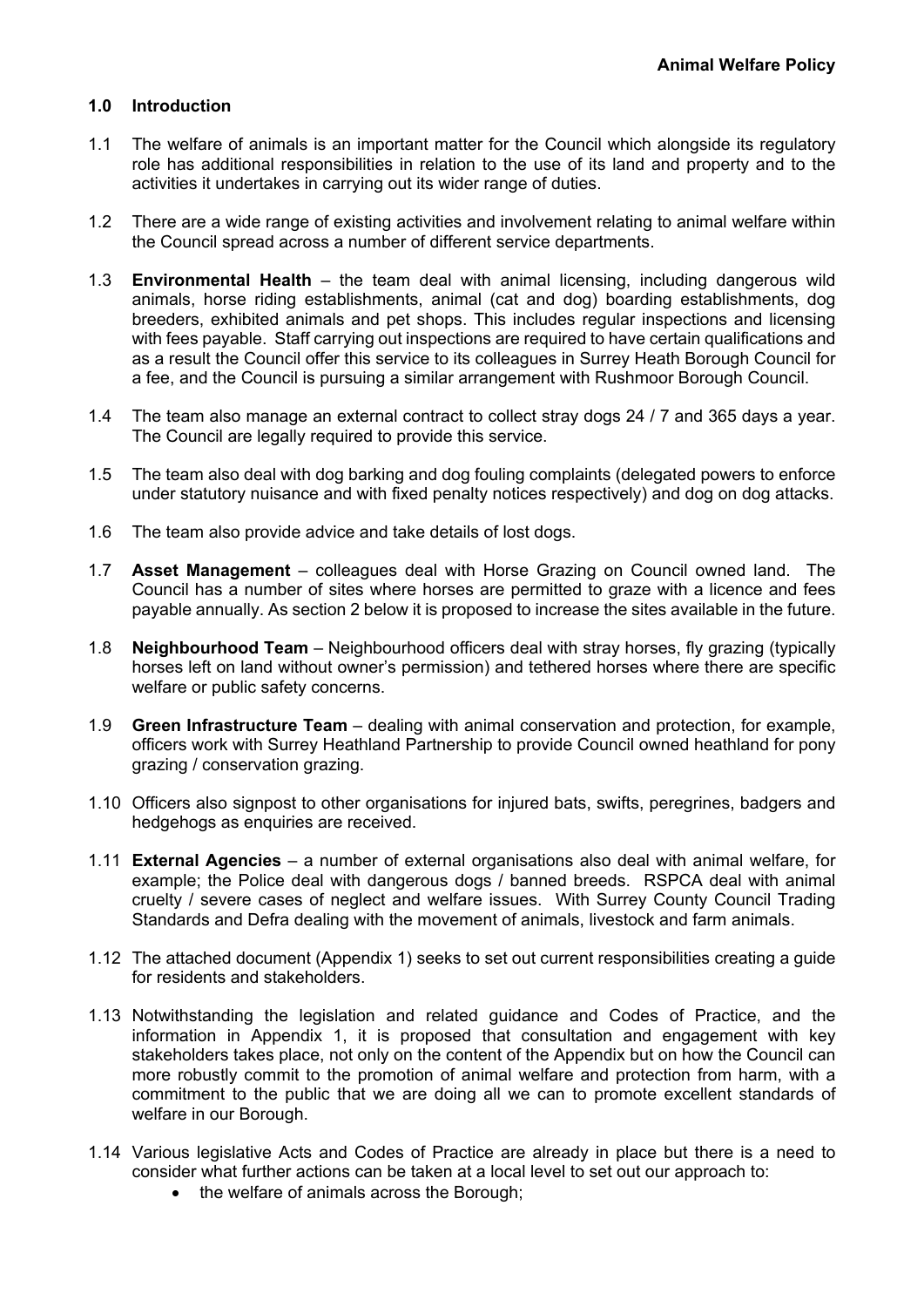- the welfare of animals on Council property and our duty to act against cruelty in relation to council activities, land holdings such as farms;
- animals in the work place; and
- animal ethics in Council Business.
- 1.15 It is envisaged that engagement with stakeholders, such as the RSPCA, on these aspirations will secure a local Animal Welfare policy which, accepting the defined role of the Council, can be presented for approval at a future meeting of the Executive and Council for formal adoption.

# **2.0 Horse Grazing on Council Owned Land**

- 2.1 The Council owns a number of sites currently used for horse grazing.
- 2.2 Sites are currently in use at Parvis Road adjacent to the M25 at Byfleet, land at Hunts Farm, Rectory Lane, and at the rear of Fullerton Road. Historically, land at Saunders Lane (Mayford) has also been used for grazing. In addition there is separate conservation grazing at four heathland sites – Brookwood Heath, Prey Heath, Smarts Heath and Sheets Heath.
- 2.3 At Prey Heath and Sheets Heath we pay Surrey Wildlife Trust for use of their cattle for conservation grazing. Conservation grazing on public land needs to be managed very carefully, and we do not currently have the in house expertise to manage such operations. With the exception of our heathland, our other public green spaces are unlikely to be suitable, whether due to size, existing use, or designation e.g. Suitable Alternative Natural Greenspace (SANG).
- 2.4 The approach to date has been to ensure that where the Council has land available which is suitable to be grazed the Council let it under licence, which avoids the Council picking up the costs for maintenance and security.
- 2.5 There are locations such as Havering Farm where the Council has no permitted grazing at present but where the Council is spending monies on stock fencing and installation of a water supply to enable grazing to take place. Part of this new grazing is to be offered to Surrey Wildlife Trust and the remainder will be kept to provide future grazing need.
- 2.6 Other locations such as Saunders Lane will need some further expenditure to improve/replace the stock fencing once the current illegal occupation is resolved, this will free up a further site.
- 2.7 There is a standard licence which includes clauses relating to animal welfare. The licence does need to be strengthened in respect of animal welfare.
- 2.8 The annual fee is usually £100 per annum. The licensee takes on the full maintenance responsibility for maintaining fencing, provision of water and shelter for the horses. This includes maintenance of the land including eradication of any invasive species such as ragwort.

# **3.0 Public consultation**

- 3.1 With the agreement of the Executive it is proposed to consult using the draft document at Appendix 1 of this report and to engage on the wider aspirations to further our commitment to the promotion of animal welfare and protection from harm.
- 3.2 Feedback will be reported to a future Executive meeting when the Council will be asked to formally approve a local Animal Welfare Policy.